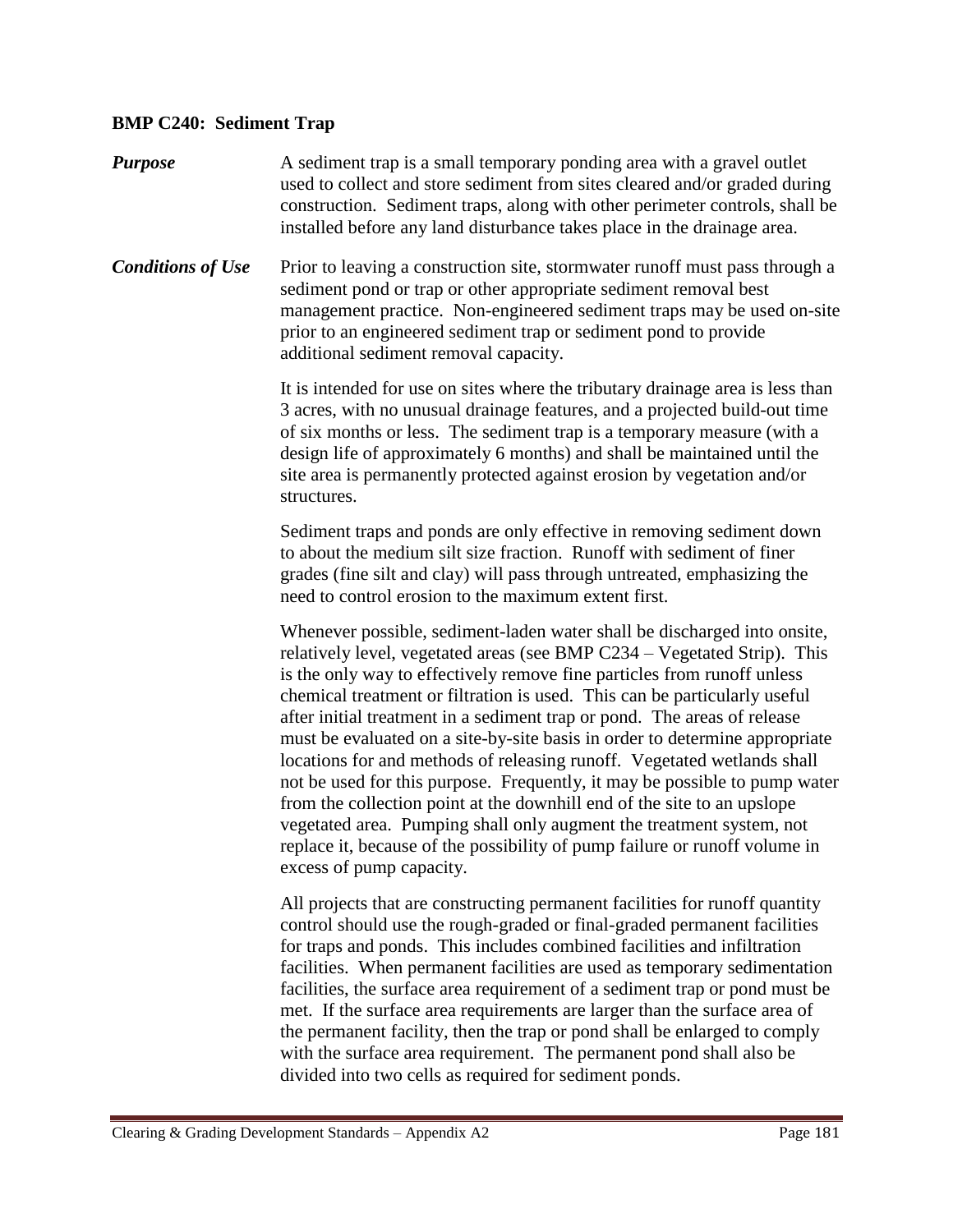|                                                            |                                                                                | Either a permanent control structure or the temporary control structure<br>(described in BMP C241, Temporary Sediment Pond) can be used. If a<br>permanent control structure is used, it may be advisable to partially restrict<br>the lower orifice with gravel to increase residence time while still allowing<br>dewatering of the pond. A shut-off valve may be added to the control<br>structure to allow complete retention of stormwater in emergency<br>situations. In this case, an emergency overflow weir must be added. |          |                                                                                                                                                                                                                                                                                                                                                                                                                                 |  |
|------------------------------------------------------------|--------------------------------------------------------------------------------|-------------------------------------------------------------------------------------------------------------------------------------------------------------------------------------------------------------------------------------------------------------------------------------------------------------------------------------------------------------------------------------------------------------------------------------------------------------------------------------------------------------------------------------|----------|---------------------------------------------------------------------------------------------------------------------------------------------------------------------------------------------------------------------------------------------------------------------------------------------------------------------------------------------------------------------------------------------------------------------------------|--|
|                                                            | A skimmer may be used for the sediment trap outlet if approved by the<br>City. |                                                                                                                                                                                                                                                                                                                                                                                                                                                                                                                                     |          |                                                                                                                                                                                                                                                                                                                                                                                                                                 |  |
| Design and<br><b>Installation</b><br><b>Specifications</b> | ٠                                                                              | See Figures 4.22 and 4.23 for details.                                                                                                                                                                                                                                                                                                                                                                                                                                                                                              |          |                                                                                                                                                                                                                                                                                                                                                                                                                                 |  |
|                                                            | ٠                                                                              | If permanent runoff control facilities are part of the project, they<br>should be used for sediment retention.                                                                                                                                                                                                                                                                                                                                                                                                                      |          |                                                                                                                                                                                                                                                                                                                                                                                                                                 |  |
|                                                            | ٠                                                                              | To determine the sediment trap geometry, first calculate the design<br>surface area (SA) of the trap, measured at the invert of the weir. Use<br>the following equation:                                                                                                                                                                                                                                                                                                                                                            |          |                                                                                                                                                                                                                                                                                                                                                                                                                                 |  |
|                                                            |                                                                                | $SA =$                                                                                                                                                                                                                                                                                                                                                                                                                                                                                                                              |          | $FS(Q_2/V_s)$                                                                                                                                                                                                                                                                                                                                                                                                                   |  |
|                                                            |                                                                                | where                                                                                                                                                                                                                                                                                                                                                                                                                                                                                                                               |          |                                                                                                                                                                                                                                                                                                                                                                                                                                 |  |
|                                                            |                                                                                | $\mathcal{Q}_2$                                                                                                                                                                                                                                                                                                                                                                                                                                                                                                                     | $=$      | Design inflow based on the peak discharge from the<br>developed 2-year runoff event from the contributing<br>drainage area as computed in the hydrologic analysis. The<br>10-year peak flow shall be used if the project size, expected<br>timing and duration of construction, or downstream<br>conditions warrant a higher level of protection. If no<br>hydrologic analysis is required, the Rational Method may<br>be used. |  |
|                                                            |                                                                                | $V_{S}$                                                                                                                                                                                                                                                                                                                                                                                                                                                                                                                             | $=$      | The settling velocity of the soil particle of interest. The<br>0.02 mm (medium silt) particle with an assumed density of<br>2.65 $g/cm3$ has been selected as the particle of interest and<br>has a settling velocity $(Vs)$ of 0.00096 ft/sec.                                                                                                                                                                                 |  |
|                                                            |                                                                                | FS                                                                                                                                                                                                                                                                                                                                                                                                                                                                                                                                  | $\equiv$ | A safety factor of 2 to account for non-ideal settling.                                                                                                                                                                                                                                                                                                                                                                         |  |
|                                                            |                                                                                |                                                                                                                                                                                                                                                                                                                                                                                                                                                                                                                                     |          | Therefore, the equation for computing surface area becomes:                                                                                                                                                                                                                                                                                                                                                                     |  |
|                                                            |                                                                                | $SA =$                                                                                                                                                                                                                                                                                                                                                                                                                                                                                                                              |          | 2 x $Q_2/0.00096$ or                                                                                                                                                                                                                                                                                                                                                                                                            |  |
|                                                            |                                                                                |                                                                                                                                                                                                                                                                                                                                                                                                                                                                                                                                     |          | 2080 square feet per cfs of inflow                                                                                                                                                                                                                                                                                                                                                                                              |  |
|                                                            |                                                                                | Note: Even if permanent facilities are used, they must still have a<br>surface area that is at least as large as that derived from the above<br>formula. If they do not, the pond must be enlarged.                                                                                                                                                                                                                                                                                                                                 |          |                                                                                                                                                                                                                                                                                                                                                                                                                                 |  |

To aid in determining sediment depth, all sediment traps shall have a  $\bullet$ staff gauge with a prominent mark 1-foot above the bottom of the trap.